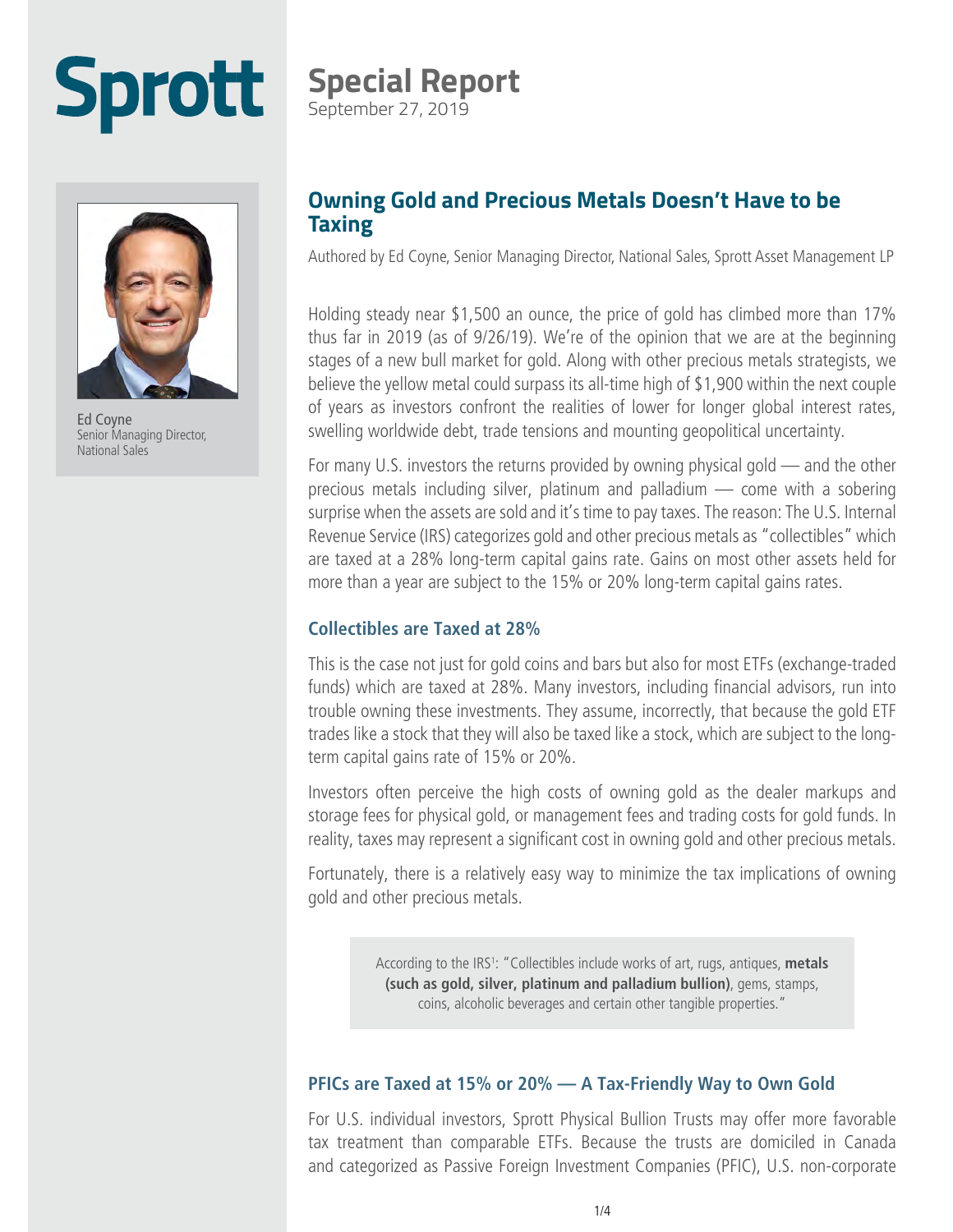

investors are eligible for standard long-term capital gains rates on the sale or redemption of their units. Again, these rates are 15% or 20%, depending on income, for units held for more than a year at the time of the sale.

To be eligible, investors — or their financial advisors — need to make a Qualifying Electing Fund (QEF) election for each trust by completing [IRS Form 8621](https://www.irs.gov/forms-pubs/about-form-8621) and filing it with their U.S. income tax return.

While no investor relishes filling out additional tax forms, the tax savings of owning gold through one of the Sprott Physical Bullion Trusts and making the annual election can be well worth it.

Consider the hypothetical example of an investor who invests \$50,000 in gold and realizes an 8% annual return (see #2). After five years, that investment is worth

\$73,466, and the investor will be required to pay taxes on the appreciated amount of \$23,466. If the investment, say a gold bullion ETF, is taxed at the 28% collectibles tax rate, the investor will owe \$8,216. By contrast, the investor would owe \$5,869 in taxes for gold owned in a PFIC and taxed at the 20% long-term capital gains rate. **In this example, owning a PFIC saves the investor nearly 40% in taxes.**

#### **Tax Comparison for Hypothetical Investments**

#### **1. Hypothetical \$10,000 Investment**

| Year | <b>Hypothetical 8%</b><br><b>Annual Return*</b> | 15% Long-Term<br><b>Capital Gains Tax</b> | 20% Long-Term<br><b>Capital Gains Tax</b> | <b>28% Collectibles Tax</b> |
|------|-------------------------------------------------|-------------------------------------------|-------------------------------------------|-----------------------------|
|      | \$13,605                                        | \$541                                     | \$721                                     | \$1,009                     |
| 10   | \$21,589                                        | \$1,738                                   | \$2,318                                   | \$3,245                     |

#### **2. Hypothetical \$50,000 Investment**

| Year | <b>Hypothetical 8%</b><br><b>Annual Return*</b> | 15% Long-Term<br><b>Capital Gains Tax</b> | 20% Long-Term<br><b>Capital Gains Tax</b> | <b>28% Collectibles Tax</b> |
|------|-------------------------------------------------|-------------------------------------------|-------------------------------------------|-----------------------------|
|      | \$73,466                                        | \$4.402                                   | \$5,869                                   | \$8,216                     |
| 10   | \$107,946                                       | \$8,692                                   | \$11,589                                  | \$16,225                    |

#### **3. Hypothetical \$100,000 Investment**

| Year | <b>Hypothetical 8%</b><br><b>Annual Return*</b> | 15% Long-Term<br><b>Capital Gains Tax</b> | 20% Long-Term<br><b>Capital Gains Tax</b> | <b>28% Collectibles Tax</b> |
|------|-------------------------------------------------|-------------------------------------------|-------------------------------------------|-----------------------------|
|      | \$146,933                                       | \$8,803                                   | \$11,737                                  | \$16,432                    |
| 10   | \$215,892                                       | \$17,384                                  | \$23,178                                  | \$32,450                    |

\*While future returns are not known, the 8% annual return is based on the 20-year historical annual average rate of return for the period from 8/31/99 to 8/31/19.

Investors always want to consider the full cost of ownership when weighing different precious metals investment options. That said, given that investors stand to save quite a bit on taxes, considering PFICs like Sprott Physical Bullion Trusts makes sense — especially when prices are trending higher.

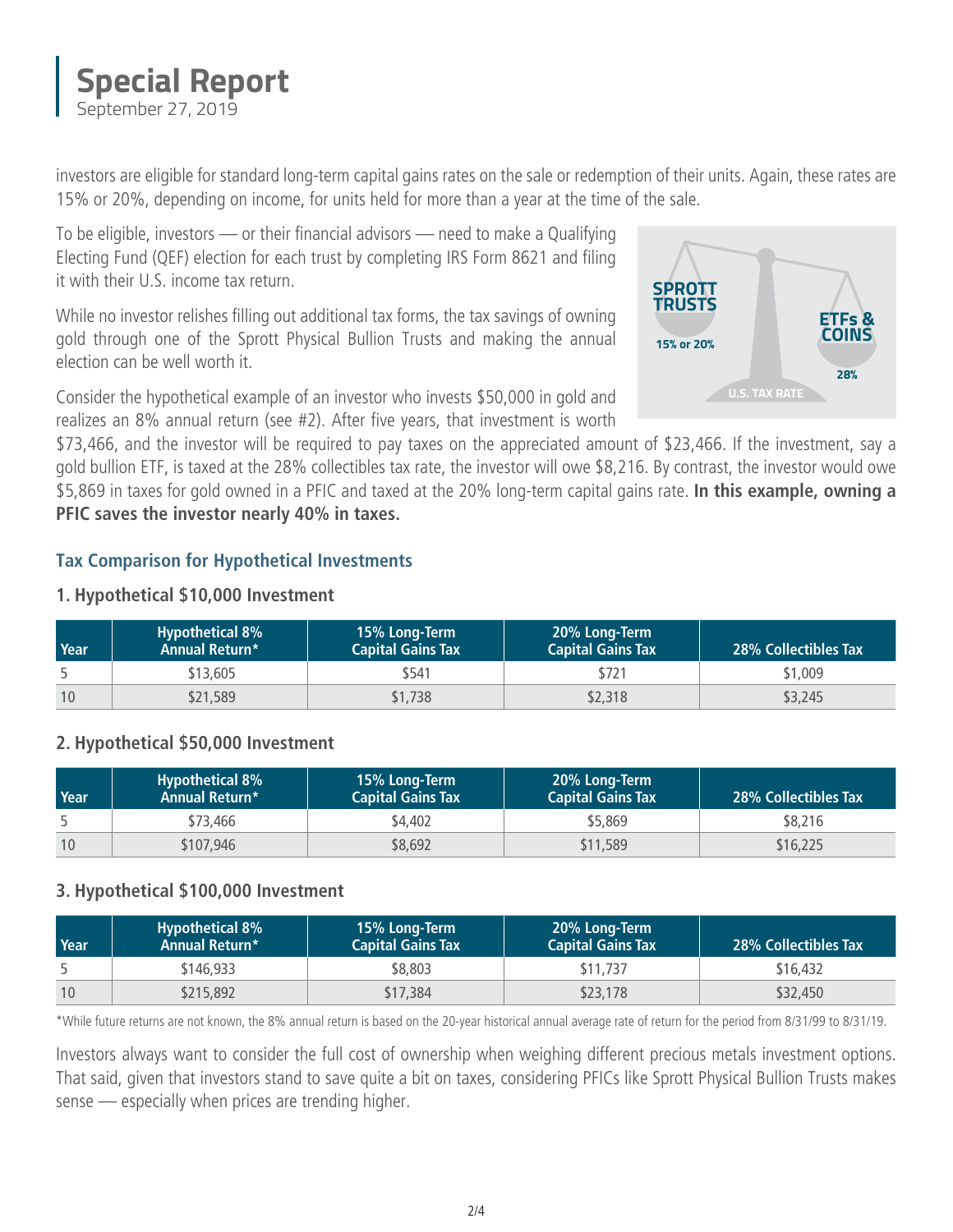

#### **The Sprott Physical Bullion Trusts**

potentially provide favorable tax advantages versus owning metals directly or precious metals ETFs.



\* Requires the timely filing of a QEF form for your tax return.

\*\* 15% for single filers earning under \$400,000; 20% for married filers earning over \$450,000 and single filers earning over \$400,000.

**Ed Coyne** Senior Managing Director, National Sales 646.599.0859 • [ecoyne@sprottusa.com](mailto:ecoyne@sprottusa.com)

**Sergio Lujan** Senior Investment Consultant 1.888.622.1813 • [slujan@sprott.com](mailto:slujan@sprott.com) **Matthew Harrison** Senior Investment Consultant 1.888.622.1813 • [mmharrison@sprott.com](mailto:mmharrison@sprott.com)